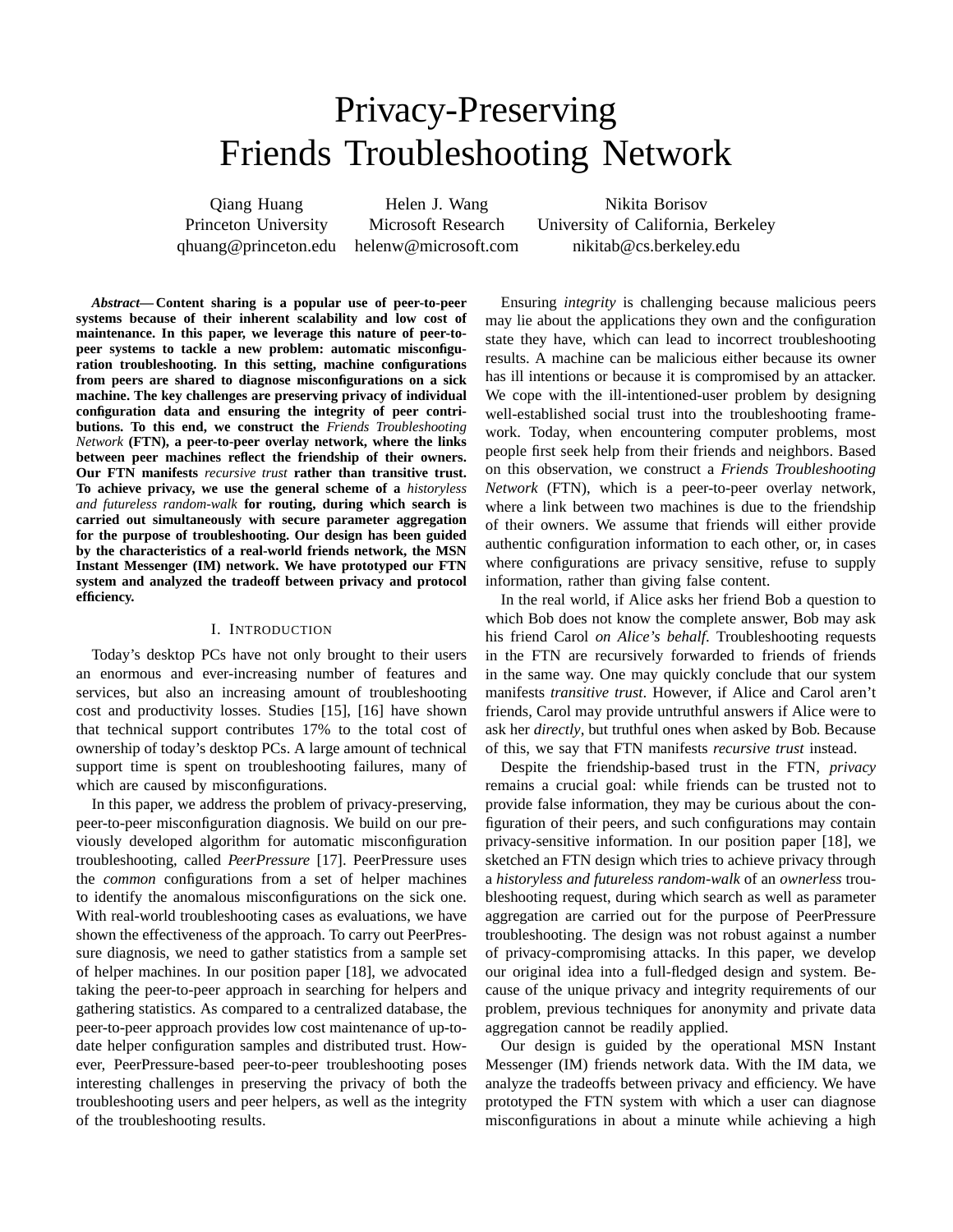privacy level for all participants.

Coping with compromised FTN nodes remains an open challenge. We provide no mitigation mechanisms other than those already presented in [18].

For the rest of the paper, we first provide background on PeerPressure in Section II. Then, we state our privacy objectives in Section III. In Section IV, we explain our protocol by reviewing the previous design (Subsection IV-A), describing attacks against it (Subsection IV-B), and introducing a cluster-based secure multiparty parameter aggregation scheme and various other enhancements and optimizations (Subsections IV-C, IV-D, IV-E). Using the MSN IM data, we present an evaluation of our design, including analysis and simulation of the trade-off between privacy and protocol efficiency in Section V. We describe our prototype FTN system and its performance in Section VI. We compare and contrast our work with the related work in Section VII and finally conclude in Section VIII.

#### II. BACKGROUND: PEERPRESSURE

PeerPressure [17] assumes that an application operates correctly on most machines and hence that most machines have healthy configurations. It uses the statistics from a set of sample *helper* machines that run the same application to identify anomalous misconfigurations. The distinct feature of PeerPressure in contrast with other work in this area [19] is that it eliminates the need to manually identify a healthy machine as a reference point for comparison. We have experimented with a PeerPressure-based troubleshooting toolkit on Windows systems where most of configuration data is stored in a centralized registry. Figure 1 illustrates the operation of our PeerPressure troubleshooter.



Fig. 1. PeerPressure Troubleshooter

PeerPressure first uses application tracing (with the "App-Tracer") to capture the configuration entries and values that are touched by the abnormal execution of the application under troubleshooting. These entries are misconfiguration *suspects*. Then, the canonicalizer turns any user- or machinespecific entries into a *canonicalized* form. For example, user names and machine names are all replaced with constant strings "USER NAME" and "MACHINE NAME", respectively. Next, from a sample set of helper machines, for each suspect entry  $e$ , PeerPressure obtains the number of samples

that match the value of the suspect entry  $M_e$ , the cardinality  $C_e$ (the number of distinct values for this entry among the sample set), and the most popular value for the entry. PeerPressure uses these parameters along with the sample set size and the number of suspect entries to calculate the probability of a suspect entry being the cause of the symptom:  $P_e$  =  $\frac{N+C_e}{N+C_e t+C_e M_e(t-1)}$  where N is the number of samples and t is the number of suspects. The intuition behind this probability calculation is that the more conformant a suspect entry is with the samples, the more likely it is to be healthy. The top ranking entries with regard to this probability are diagnosed as the *root-cause candidates*. Then, the troubleshooting user can use the collected, most popular values for corrections.<sup>1</sup> The sample set can be obtained either from a database of registry snapshots collected from a large number of user machines or from a peer-to-peer troubleshooting community such as the one described in this paper. We have demonstrated PeerPressure [17] as an effective troubleshooting method: our PeerPressure troubleshooter was able to pinpoint the rootcause misconfiguration accurately for 12 out of 20 real-world troubleshooting cases and for the remaining ones, it narrowed down the number of root-cause candidates by three orders of magnitude.

#### III. PRIVACY MODEL AND OBJECTIVES

Before we dive into our protocol design, we first state our privacy model and objectives.

## *A. Private Information*

The information being communicated in FTN is PC configuration data. We denote the complete set of configuration data on a machine as  $D$ . A subset of  $D$  is identity-revealing, such as usernames and cookies, which we denote as  $D_i$ <sup>2</sup>. The canonicalizer filtering turns any user-specific entries into a *canonicalized* form (Section II). The remaining set  $D<sub>r</sub> = D D_i$  may contain information that compromises privacy when *linked* with user identity. Some examples of such information are URLs visited and applications installed. Our privacy objective is to protect *all* peers' privacy by *anonymizing* such privacy-sensitive information in  $D_r$ ; of course,  $D_i$  must never be revealed.

In addition to the configuration data, we aim to protect the identities of the sick machine and the helpers. In some cases, the mere fact that one is running a particular application may be privacy-sensitive; in our protocol, we hide whether each participant is the sick machine, a helper, or simply a forwarding node that does not run the application.

#### *B. Attacks*

We assume an operational environment where participants are honest-but-curious and never lie about their configuration information. We also assume that attackers do not know the

<sup>1</sup>Of course, proper roll-back mechanisms are needed if a root-cause candidate is not actually the root cause (when the correction does not remove the sick symptom).

<sup>&</sup>lt;sup>2</sup>Finding all identity-revealing entries is an open research question.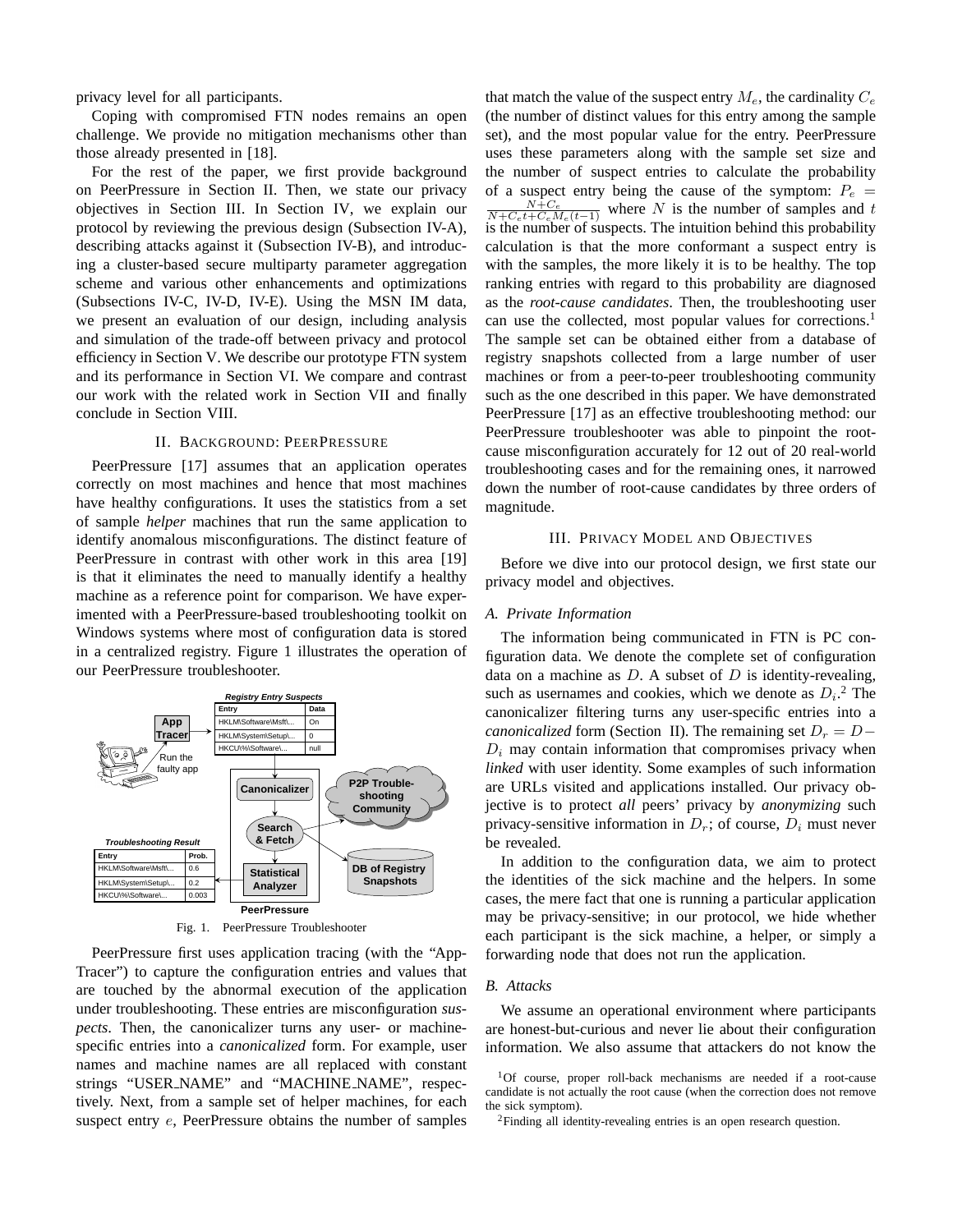FTN topology information. While it is possible to obtain friendship topology from side channels, there is much uncertainty on which friends one trusts to troubleshoot with and which ones of them are online. The ways attackers attempt to obtain private information include the following:

- 1) Eavesdrop on machines on the same LAN
- 2) Message inspection attack: Infer privacy-sensitive information by passively inspecting the messages that are passing by.
- 3) Polling attack: Repeatedly send fake troubleshooting requests to a friend to infer his private information.
- 4) Gossip attack: Friends may gossip (i.e., collude) and correlate pieces of information.

## *C. Existing Tools*

There are many existing tools for achieving anonymity or for private data aggregation. We briefly explain why such tools are not readily applicable to our problem; a more detailed review of the related work is in Section VII.

Anonymity systems, such as mix networks [4], allow to send messages while hiding their origin. Forwarding configuration over a mix network would preserve privacy of the participants, as it would dissociate the contents from the users identities. However, it would violate our integrity model, as recursive trust is achieved only when friends communicate directly with each other. A mix network would leave no way to verify where the data came from and thus leave open the possibility of malicious configuration data.

Another way to preserve the anonymity of the contributors is to use a private aggregation or voting protocol based on a secure multi-party sum or homomorphic encryption [2]. However, these protocols work only when there is a known space of choices for the data. In our case, the space of possible values for a configuration entry is unknown, and we must determine the number of distinct values (cardinality) as well as the most popular value, while not revealing which value belongs to which participant. To solve this problem, we define a new aggregation scheme, described in Section IV-E, which uses a secure multi-party sum as a building block.

## IV. PRIVACY-PRESERVING SEARCH AND PARAMETER AGGREGATION PROTOCOL IN FTN

The FTN is an overlay network similar to Gnutella [9] or Kazaa [11]; however, overlay links are made only to trusted friends' machines. We assume that friends are able to exchange public keys out of band and use them to establish secure communication channels.

We take the following basic approaches to achieve our privacy objectives in the FTN:

• *Integration of search and parameter aggregation in one transaction*: If search is a separate step, returning the IP addresses of helpers, then the querier can determine the applications running on the helpers' machines. Since application ownership could be private information, we integrate search and parameter gathering for PeerPressure into one step in such a way (next bullet) that the parameter values at any point represent the collective state for a set of friends, and therefore do not reveal any individual state.

• *Historyless and futureless random-walk routing*: To preserve the privacy of the troubleshooting user as well as node owners on the search path, we design the troubleshooting messages to be *ownerless* and not to contain any routing history or future routing state, such as the source or the nodes traversed or to be traversed. In addition, we make sure that the troubleshooting state gathered from the past is *aggregate* in nature so that individual state is disguised. Each node on the forwarding path of the random-walk is either a *forwarder* that simply proxies the request, or a *helper* that contributes its own relevant configurations to the request and then proxies the request.

For the rest of the section, we first review our previous design from our position paper [18] and the possible attacks against it in Subsections IV-A and III-B. We then present our protocol enhancements in Subsections IV-C, IV-D, and IV-E.

#### *A. Previous Design*

*1) Creating a Request on the Sick Machine:* A sick machine first filters out the identity-revealing entries from the suspects. Then it creates a troubleshooting request which contains 1) The name of the application executable that is under troubleshooting; 2) a random nonce  $\text{Re}qID$  identifying the request; 3) the value distribution (or histogram) of each suspect entry  $e$  — a list of values and the vector  $Count_e(i)$  counting the occurrences of each value  $i$ ; the vector size increases over time as new values are encountered along the way; 4) Remaining number of samples needed  $R$ . The goal of the FTN protocol is for a sick machine to obtain the aggregate value distributions for all suspect entries. With the value distribution of each entry  $e$ , the sick node can extract the cardinality  $(C_e)$ , the number of matches  $(M_e)$ , and the most popular value to carry out the PeerPressure diagnosis.

To preserve source anonymity, the requester randomly initializes the value distribution and remaining number of samples needed. However, careful readers may realize that it is not possible to do the random initialization for value distributions since space of plausible values for each entry is most likely unknown. This was one of the unresolved issues in our previous paper. In this paper, one of our enhancements (Section IV-E) makes random initialization possible.

*2) Parameter Aggregation:* The sick machine establishes a secure channel with an available friend chosen at random and sends it the troubleshooting request. The friend sends an ACK if it can become either a forwarder or a helper for the request. If no  $ACK$  is received upon timeout, then the requester tries another friend chosen at random. To avoid routing loops or double-counting, if a friend has already seen the  $\text{Re}qID$  of an arriving request in the past, the friend replies with a NACK.

A friend that receives a troubleshooting request and runs the application under troubleshooting only becomes a helper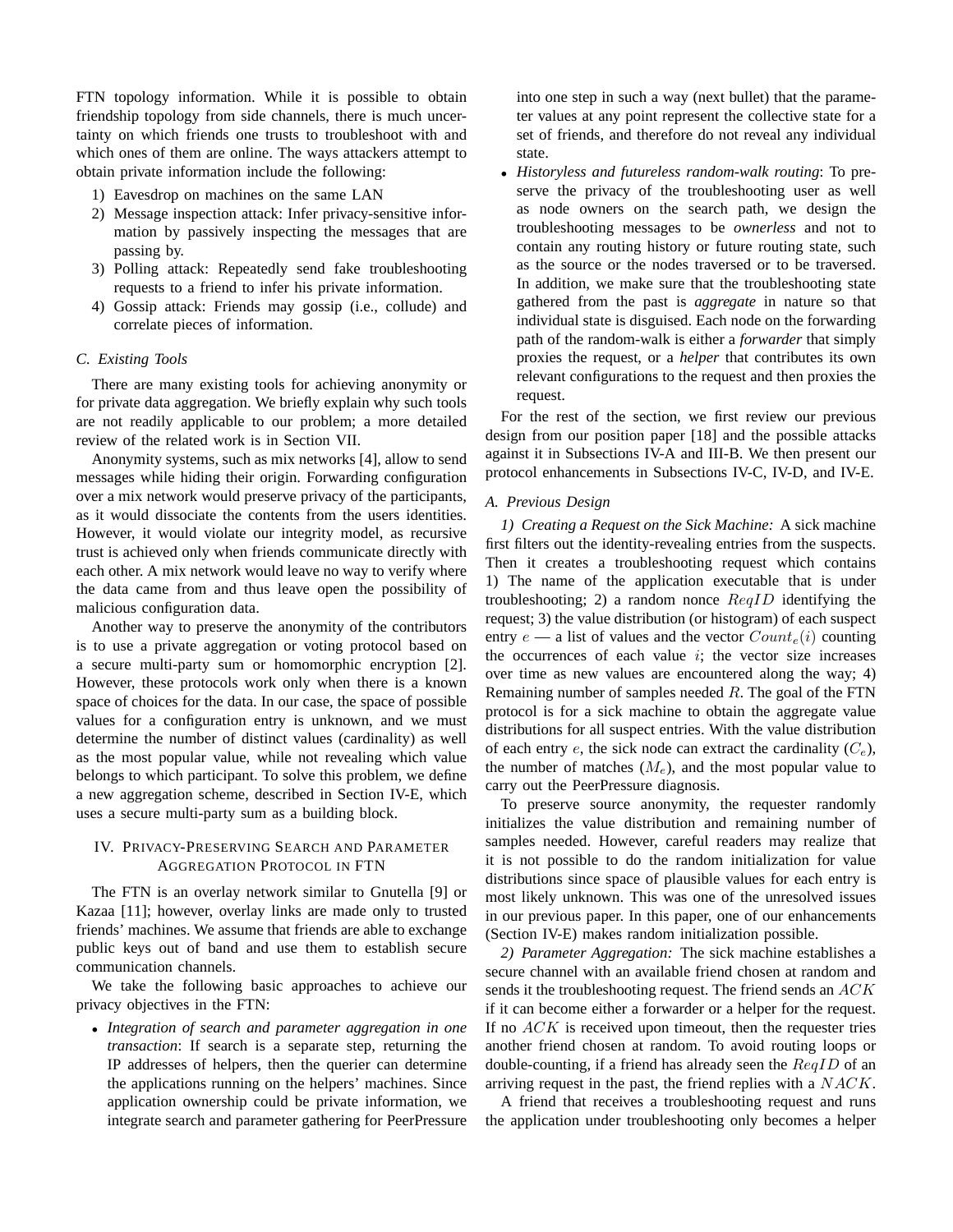some of the time, with probability  $P_h$ . If it always chose to participate, the second-to-last-hop node could infer information about the last-hop node. When the application under troubleshooting is very popular, with high probability, the lasthop node is capable to help. Therefore, the previous node can compare the request and reply and isolate the last-hop helper's configuration state.

A helper needs to update the troubleshooting request; for each suspect entry  $e$ , it increments  $Count_e(i)$  where i is its own value for e (extending the value distribution vector as necessary if  $i$  is not already represented). Then, the helper decrements  $R$ . If  $R$  is positive, the helper proxies the request to one of its friends.

If R becomes 0, the node is the last hop. The last-hop node waits for a random amount of time, then sends the reply back to the previous hop. Without the random wait, the second-tolast hop node could know that the reply came from the last hop and compare the  $Count_e(i)$ 's in request and reply to obtain the last-hop node's values. The reply follows the request path back to the sick machine. The sick machine first subtracts the random initialization from the value distributions; then it performs PeerPressure diagnosis.

Each node on the forwarding path must record the  $ReqID$ , the request arrival time, along with the previous and next hop friend. There is a timeout associated with each request. If a node does not receive a valid reply when the timeout expires, or if it must go offline, it sends backwards the reply including the aggregate of past samples up to itself and also notifies its next hop to terminate its waiting status. We analyze the proper timeout values in Section VI.

## *B. Attacks Against Previous Protocol*

We now present the possible privacy-compromising attacks against our previous design, as follows:

- *Gossip attacks*: A helper directly contributes its relevant configuration to the request. If the helper's previous and next hop friends collude, they can determine its configuration information.
- *Polling attacks*: Even with probabilistic helping, a curious friend may repeatedly send fake troubleshooting requests to its next hop with  $R = 1$  and determine the last-hop contribution by comparing the request and reply. Even with a random wait at the last hop, the attacker can still conduct a statistical analysis to guess when the next hop contributes to the request.

## *C. Enhancement 1: Countering Polling Attacks by Eliminating* R

To mitigate the polling attack, we avoid specifying the remaining number of hops R explicitly. Instead, each *helper* node only proxies the request further with a probability,  $P_f$  =  $1 - 1/N$ , where N is the total number of samples needed; otherwise it becomes the last hop. This results in  $N$  helpers being involved on average. This probablistic proxying makes routing entirely historyless. Nodes that do not help always forward the request.

## *D. Enhancement 2: Countering Gossip Attacks with Clustering*

We mitigate the gossip attacks through a cluster-based secure multi-party sum scheme as illustrated in Figure 2. When a node receives a troubleshooting request, instead of contributing to the request individually, it forms a *troubleshooting cluster* from its immediate friends and initiates a secure multi-party sum procedure that blends individual contributions into an aggregate that encapsulates the contributions from both the cluster and the past hops. The initiating node serves as the *cluster entrance*. A separate cluster member must be selected as the *cluster exit* for receiving the aggregate; in this way, no single node knows the aggregate contribution of a cluster.

In this section, we assume that each entry  $e$  is known to have only a few possible values (e.g. true or false); the next section explains how to change our algorithm when this is not the case. This assumption allows us to represent the value distribution of e as a fixed vector of  $Count_e(i)$  for each entry  $e$  and each value  $i$  of  $e$ . The contribution of the cluster entrance includes the aggregate value distribution from the previous hops. Members who do not run the application or who choose not to help according to  $P<sub>h</sub>$  will contribute the all zeroes vector. Members who help will set the vector element corresponding to their value to 1, and 0's for the rest.

The detailed steps of our cluster-based secure multi-party sum procedure are as follows (see also Figure 2):

- 1) *Random share generation and distribution:* Each cluster participant generates G random shares for its contribution vector, where,  $G$  is the cluster size. It then distributes each share to a distinct cluster member. The contribution vector also includes a value  $V<sub>h</sub>$ , which is 0 or 1 depending on whether the member decided to help or not.
- 2) *Cluster exit election:* The cluster head assigns all cluster members (excluding itself) sequential numeric IDs, starting at 0. Each cluster member  $i$  selects a random nonce  $n_i$  and broadcasts a commitment [12] to it. After receiving all commitments, the members broadcast their nonces. Each member verifies all the commitments and honces. Each member verthes an the communicity and<br>computes the sum  $n = \sum_{i=0}^{C-1} n_i$ , and then picks the member with  $ID = n \mod G - 1$  to be the cluster exit. This results in a fairly chosen random number in the range  $0 \dots G - 1$ . As an optimization, cluster members who have no friends outside the cluster can indicate this upon accepting the invitation; those members will be excluded from the choice of potential cluster exits to avoid dead ends.
- 3) *Unicast subtotal to the cluster exit:* Each cluster member sums up all the shares it has received from others and unicasts its subtotal to the cluster exit.
- 4) *Exiting the cluster:* The cluster exit sums up the received subtotals of contribution vectors from all participants. This aggregate is the value distribution from the past up to the cluster exit. The exit also sums up the received to the cluster exit. The exit also sums up the received<br>shares of  $V_h$  to obtain  $\sum_G V_h$ , which is the number of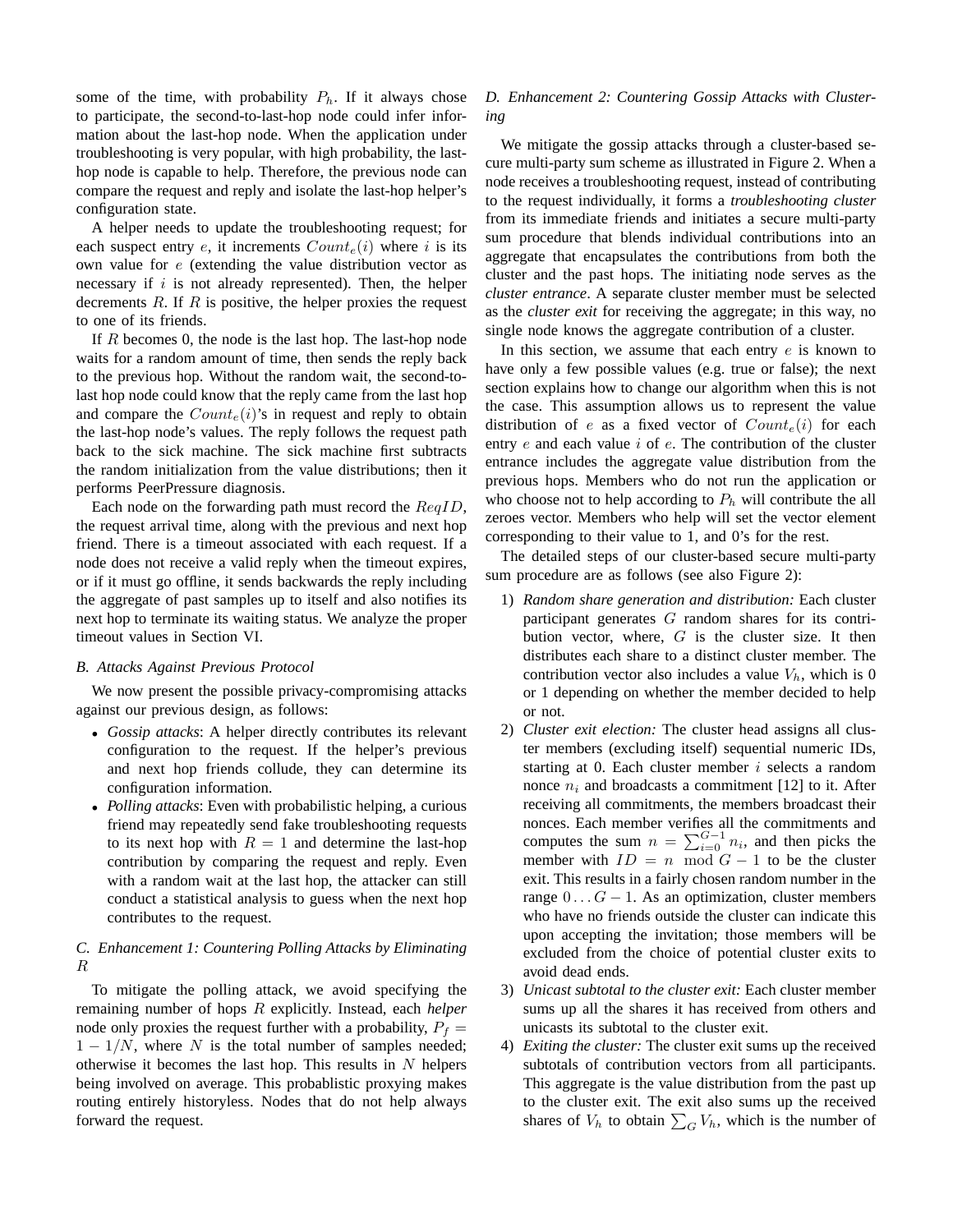cluster members that were able to help. With probability  $P_f^{\sum_{G}V_h}$ , the cluster exit further proxies the request to one of its friends, which becomes a cluster entrance of the next cluster hop. While it is possible to turn the cluster exit into a cluster entrance for the next cluster, we observe from our MSN IM data (Section V-B) that such adjacent clusters contain 14.15% overlapping members, reducing the value of the next clusters contribution.

During cluster formation, a friend can decline the cluster invitation if its friendship with the cluster entrance is considered private or if it has already seen the request. The decision about whose invitation to accept must be pre-configured by the FTN node owners. Also during cluster formation, the cluster entrance distributes the public keys of all cluster participants (that have accepted the invitation) to each of them for their future secure communications; this is necessary because the cluster participants may not be friends with one another and thus may not know each other's public keys.

The cluster exit needs to record the cluster entrance as the previous hop for the return trip of the troubleshooting request. The new cluster entrance records the previous cluster exit as its previous hop. The other cluster members only need to record the  $\text{Re}qID$  to avoid loops in case they receive the same request in the future.

One may wonder whether it would be possible to just use a single, large cluster. First of all, a large cluster incurs a heavy cost because the communication cost of the multi-party secure sum procedure is of  $O(G^2)$  where G is the cluster size. Also, a single cluster would not sufficiently hide the identity of the sick machine, who would be the cluster head. Finally, we must adhere to our recursive trust model by inviting only immediate friends to join the cluster. According to the MSN IM user data (Section V-B), the median number of friends a user has is 9 (some of which may not run the application under troubleshooting or may not be willing to help); since we need at least 10 helper samples for PeerPressure diagnosis [17], a single cluster is simply not sufficient.

## *1) Adaptive* P<sup>h</sup> *for Better Privacy in case of Cluster Entrance and Exit Collusions:*

Our scheme achieves very good privacy when there is no collusions between the cluster entrance and the exit. However, when they do collude, they will obtain the aggregate contribution of the cluster. The smaller the cluster is, the less privacy can we achieve with our cluster-based secure multi-party sum algorithm. In particular, if all (or most) of the cluster members decide to help, then an attacker can guess with high certainty that a given cluster member runs the application. To this end, we allow cluster participants to adaptively choose their  $P_h$ according to the cluster size and the privacy level they desire. In general, for smaller clusters or for better privacy guarantees, we must use a lower value of  $P_h$ . Of course, smaller  $P_h$ will increase the number of nodes that must be queries for each request. We give an an analysis of the trade-off between desired privacy levels and efficiency using the MSN IM user data in Section V.

*2) Iterative Helper Selection:* The adaptive method of choosing  $P_h$  will achieve probable innocence (i.e. when fewer than half of the members become helpers; see Section V-C) with high probability. However, to achieve this, small cluster sizes need to have a  $P_h$  near zero, thereby increasing the length of the number of clusters that need to be traversed to collect enough data, especially when the average cluster sizes are small. As an alternative, we present an iterative scheme that achieves the same privacy guarantees while collecting more contributions from neighbors.

In this scheme, before any data aggregation is performed, every cluster member, regardless of whether it runs the application or not, randomly decides whether to participate or not and sets  $V_p$  to 0 or 1. It decides to participate probability  $P_p$ , which is close to  $\frac{1}{2}$ . Then the cluster performs a multi-party sum to add all the  $V_p$  values count the number of participating members. If this sum includes more than half the cluster members, the cluster members discard their original decisions and randomly pick a new  $V_p$ , repeating this entire step. This process is repeated until fewer than half the members have decided to participate.

After this, the aggregation proceeds as before, except instead of using  $V<sub>h</sub>$  to decide whether to participate, only those members who decided to participate *and* are running the application will contribute to the aggregate. All other members will contribute zero to the overall aggregate.

In the first step, all the members pick a  $V_p$ , regardless of whether they are running the application or not. This way, the count of participating members does not reveal any information. In the second step, fewer than half the members participate, hence even if the cluster-wide aggregate is intercepted, it is not known whether each member runs the application with a probability greater than one-half.

The probability  $P_p$  will depend on the size of the cluster, just as with  $P_h$ . However, in general  $P_p$  can be larger than  $P_h$ , since too many members participating results in an extra round of communication rather than a privacy compromise. The choice of  $P_p$  involves a trade-off: with a  $P_p$  too high, the first step will involve a high number of retries, increasing the communication cost. If  $P_p$  is too low, few members will participate in each cluster, which means that more clusters will be needed to collect enough samples. We explain our choice of  $P_p$  in Section V.

*3) Countering Sybil Attack with Threshold-Driven Helping:* A curious cluster entrance may launch a Sybil attack [6] against its friends by including in the cluster a large number of "ghost" friends who are just the cluster entrance itself. Then, with high probability, the cluster exit will be elected to be one of the ghost friends, resulting in successful collusion. One countermeasure is that a cluster member only helps when there are a threshold number  $T$  common friends of the cluster member and the cluster entrance in the cluster. With this threshold, it takes at least  $T$  colluders to expose the cluster member's contribution. However, this strategy also increases the required hop count for troubleshooting, since fewer friends will choose to be helpers. We will evaluate the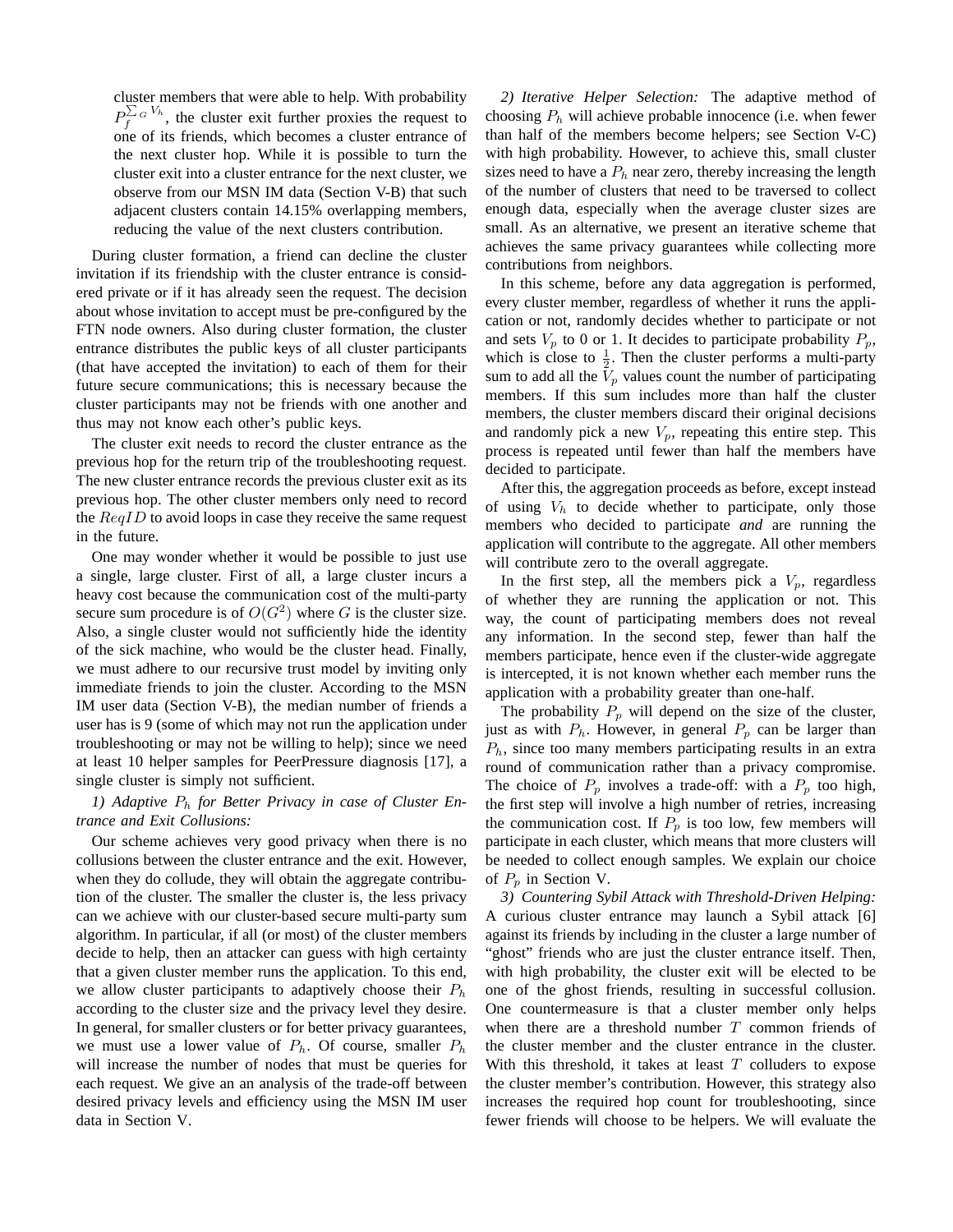

Fig. 2. Parameter Aggregation and Propagation within a Cluster.

tradeoff between the hop count overhead and the threshold scheme in Section V-C.4, using the MSN IM topology.

Members who fall below the threshold still participate in the secure sum but do not help, contributing to the privacy of other cluster members. If the complete friendship topology were known, such members could be identified and discarded from consideration by the attackers; however, one of our security assumptions is that individual friendship relationships are kept private (Section III-B).

## *E. Aggregate Cardinality Information*

In this section, we address the case when the set of possible values for suspect entries is unknown. In this case, we cannot randomly initialize the value distribution (Section IV-A). We are also unable to perform the multi-party sum to aggregate the value distribution within a cluster, as that requires a fixedlength vector with one entry for each possible value. Instead, our scheme is to have the sick machine choose a hash function h to map values of each suspect entry into a small range  $0 \ldots C - 1$ . The FTN nodes will then maintain the number of entry values that hash to each of the  $C$  values in the troubleshooting request. This then requires us to have a second round query to find out the most popular values of the top ranking root cause candidates yielded from the first round PeerPressure diagnosis, for the purpose of misconfiguration corrections.

The aggregate vector will contain values  $Count_e(i)$  for each entry e and each value i in the range  $0 \dots C-1$ . When a helper machine is updating the aggregate, it will compute the hash of its own value for entry e,  $V_e$ , and increment  $Count_e(h(V_e))$ . Once the aggregate is collected, the sick machine can estimate the cardinality of each entry  $e$  of the values by counting the number of non-zero  $Count_e(i)$ 's.

*1) Choose An Appropriate Hash Range:* The range of the hash function directly affects the size of the troubleshooting request, so we want to use a small hash function to reduce communication overhead. However, smaller hash functions increase the chance of hash collisions and cause the cardinality

to be undercounted. For example, if the hash function has a range of C values, the estimated cardinality will never be higher than C.

Fortunately, most entries have a small cardinality and hence a lower chance of collision. Entries with large cardinalities are not likely to be identified root cause candidates by PeerPressure [17]: As the cardinality increases, the sick probability will decrease.

According to our study [17], 97% of Windows registry entries have no more than 3 values, and in 18 out of 20 real-world troubleshooting cases, the root cause entry has a cardinality of no more than 3. Therefore, we choose  $C = 16$ , because under-counting the cardinalities larger than 16 does not have much impact on the PeerPressure ranking of the root cause candidates.

However, even for entries with small cardinalities, there is still a chance of hash collisions. Any two values have a probability of collision of  $\frac{1}{16}$  for  $C = 16$ , and hence many entries with cardinalities of 2 and 3 will be undercounted. We address this problem by using several hash functions,  $h_1, \ldots, h_k$ , and compute the histogram for each one. To estimate the cardinality, the sick machine can count the number of non-zero entries in the histogram for each hash function and take the largest count. In this case, the cardinality will only be undercounted if there is a collision in all  $k$  functions. For an entry with 2 values, the chances of this are  $\frac{1}{16^k}$ , so by increasing  $k$  we can make this probability arbitrarily small.

Our approach works well to measure small cardinalities accurately, while undercounting large ones. Note that using several smaller histograms is more efficient than a single histogram: a histogram with  $kC$  values will have the same communication complexity as  $k$  histograms with  $C$  values, but the odds of a collision for a hash function with range  $kC$ is  $\frac{1}{kC}$  rather than  $\frac{1}{C^k}$ .

Based on our previous PeerPressure evaluation [17], we choose  $k = 6$ : Our data showed that the median number of suspect entries is 1171, with 87% of them having a single value, with 7% of them having 2 values, 3% having 3 values,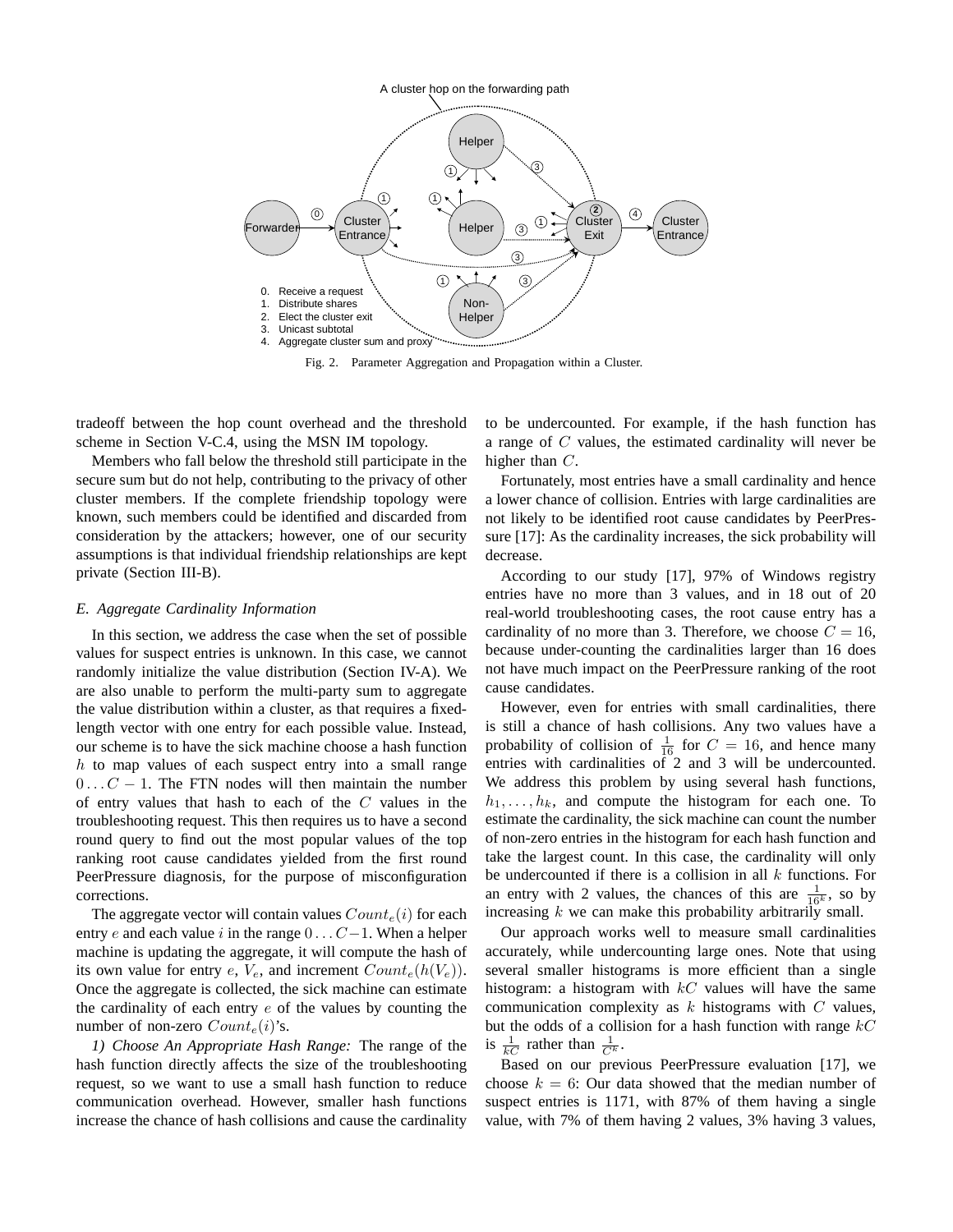and 3% more than 3. For a 2-valued entry, the odds of a collision are  $\frac{1}{16^6}$ . For a 3-valued entry, the odds of at least one collision are  $(1 - \frac{15.14}{16^2})$  $\int_0^6$ . For a 4-valued entry, the odds are  $(1 - \frac{15 \cdot 14 \cdot 13}{16^3})^6$ . Collisions in entries with more values are even more likely; however, we are only interested in the case where there are enough collisions to produce only 3 or fewer values in each hash function; otherwise, the collision is irrelevant as the undercounted cardinality is unlikely to cause PeerPressure to identify the entry as a root cause. The probability of such a collision is lower than the probability of a collision among 4 values, so in the following computation we consider all entries to have no more than 4 values.

The chances of a collision occuring in *any* of the 1171 entries can be calculated as:

$$
1 - \left(1 - \frac{1}{16^6}\right)^{0.07 \cdot 1171} \cdot \left(1 - \left(1 - \frac{15 \cdot 14}{16^2}\right)^6\right)^{0.03 \cdot 1171} \cdot \left(1 - \left(1 - \frac{15 \cdot 14 \cdot 13}{16^3}\right)^6\right)^{0.03 \cdot 1171} \approx 5\%.
$$

Therefore, in about 5% of all troubleshooting requests, there will be some entry with an undercounted cardinality of 3 or less, which may be identified as a root cause. As we will show next, such collisions can be discovered during the second round query for the most popular values. If collisions are found, then the sick machine can retry with a different set of hash functions or larger  $k$ . The new request should include only the entries where collisions occurred and thus the communication overhead will be much smaller.

For any suspect entry e, hash collisions in this entry may cause its ranking to improve, while hash collisions in lowerranked entries may cause them to overtake e and lower its ranking. Nevertheless, it is hard for entries with significantly larger cardinality to catch up on ranking. Therefore, in the second round, we query the most popular values of a few more top-ranking entries in order to account for possible collisions.

*2) Diagnosis on the Sick Machine and Second Round Query:* Using the aggregated histogram, the sick machine estimates cardinalities for all suspect entries, and then ranks suspected entries according to the PeerPressure algorithm. However, the histogram does not reveal what the correct value for the entry should be; in order to discover it, the sick machine needs to perform another round of the protocol.

The sick machine can identify the hash of the most popular value  $h_i (v) = i$ , where  $h_i$  is the hash function from which we obtained the cardinality. It can then ask its friends to identify which value has that hash. However, only someone who runs the same application will be able to answer this query, and we do not want to reveal who that might be. Therefore, we once again make use of secure multiparty sum to find the most popular value without compromising privacy.

In the second round of the protocol, the sick machine makes another request, this time containing a list of the top-ranking, root-cause candidate entries, as well as the hash values of the most popular value; i.e. triples  $(e, i, j)$ . The second round proceeds similarly to the first one to compute an aggregate over all the participants, except that it uses the same clusters and exit nodes as the first round, rather than picking new ones. P The aggregate value computed is  $sum_e = \sum_{V_e} |h_i(V_e)_{=i} V_e$ . To do this, each participant who helped in the first round, and whose value for  $e$  matches the hash value in the second request  $(h_i(V_e) = i)$  will contribute  $V_e$  to the sum. All other members will contribute 0.

Since  $V_e$  may be a string, we have to convert it to an integer value. We do this by considering the bit representation of the string as an integer and adding it to the sum. Since all the shares in the multiparty sum must be of the same size, we take the sum over 8192-bit integers. This allows us to support strings that are up to 1024 bytes in length. The shares in this round are larger than in the first one; however, the number of entries involved is much smaller and so the communication complexity is similar to the first round.

Once the sick machine receives the aggregate from all the nodes, it can compute the most popular value  $V_e$  by dividing  $sum_e$  by the histogram value i (i.e., the number of samples with value  $V_e$ ) for hash function j from the first round.<sup>3</sup> The result, interpreted as a string, will be the most popular value, which can then be used to repair the sick machine.

If the division results in a non-integral value, or the resulting string is not intelligible (e.g., contains non-ASCII characters), this signals that a collision occurred and there are multiple values such that  $h_i(V_e) = i$ . In this case, the sick machine will know that the cardinality of  $e$  was undercounted. The sick machine will need to repeat the first-round query with a different set of hash functions to obtain a more accurate cardinality estimate, and then use the second round to obtain the most popular values.

#### V. PROTOCOL EVALUATION

#### *A. Security Analysis*

To evaluate the security of our design, we consider the kind of information that is revealed to each participant in the protocol. Note that secure communication channels at each link render eavesdropping attacks ineffective, and hence we do not need to consider attacks from nodes who do not participate.

A cluster member that is neither an entrance nor an exit will only learn the troubleshooting query, which does not identify the sick machine and thus does not contain privacycompromising information.

A cluster entrance will see the query and the aggregate of the contributions so far. However, since this aggregate includes a random initialization, it will not be able to find out the contributions of past clusters or find out whether the previous hop was the sick machine or simply a forwarder. It will also receive the aggregate data from the cluster exit. This data will include the contribution from the cluster as well as from any further hops. Because of the random wait, the cluster entrance will not be able to tell whether further hops were involved and isolate the contributions from the cluster members.

 $3A$  more robust scheme would recompute the count of contributors to  $V_e$ in order to be more tolerant of cluster members that may have left between the first and second round.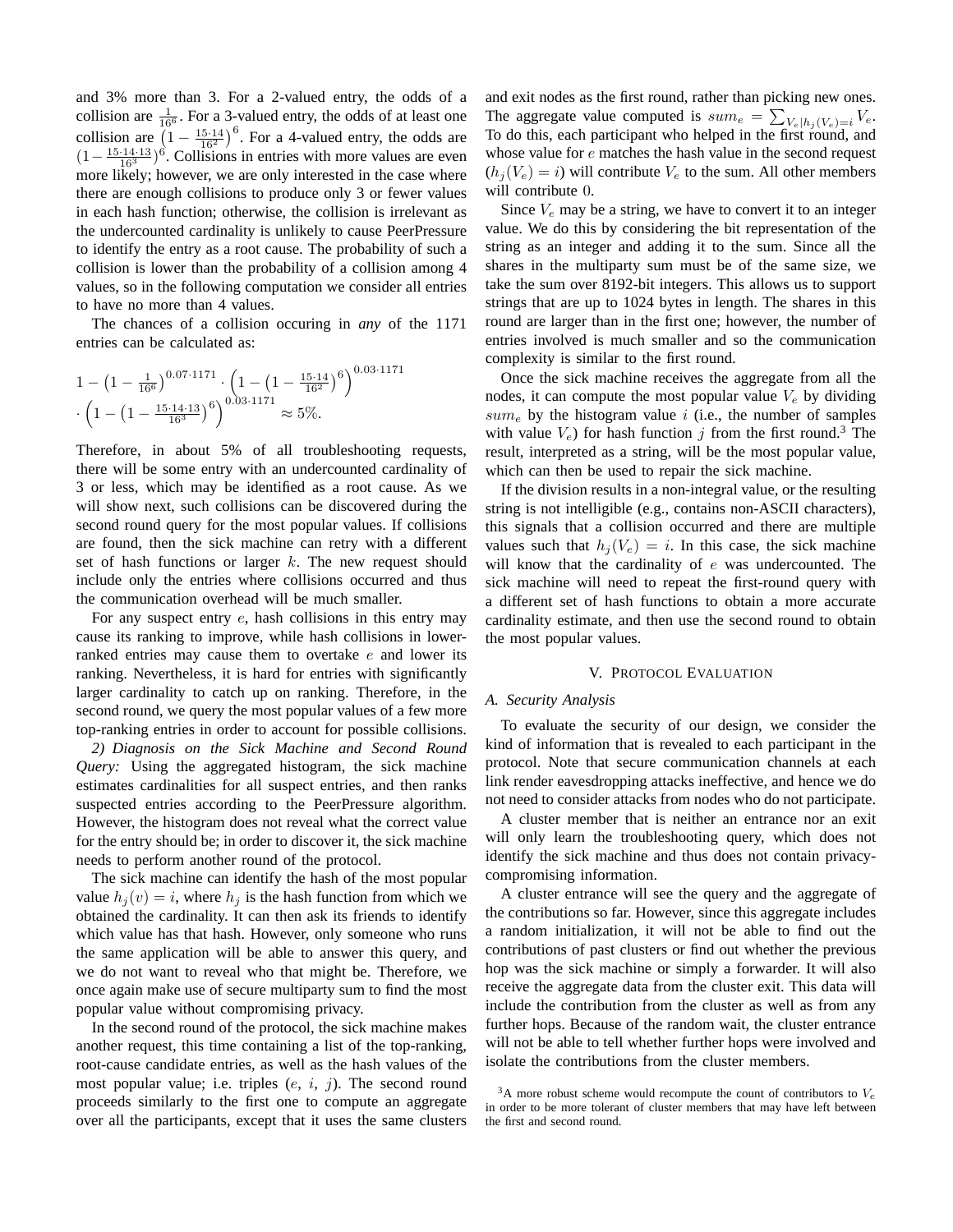The cluster exit will receive the shares of the cluster members' contributions and will be able to compute their sum. However, this sum will include the aggregate from the past hops contributed by the cluster entrance, hence the cluster exit will not be able to isolate the contributions from the cluster. It will also receive the aggregate from the next cluster entrance. However, this aggregate will include contributions from members of the next cluster as well as potential subsequent clusters, all of which are not known to the cluster exit.

We can see that message inspection attacks at any single node do not reveal any privacy-sensitive information. Next, we will consider gossip attacks when two members collude. If a cluster entrance colludes with the cluster exit, together they will be able to determine the contributions of the other cluster members. They will still be unable to determine what each individual member contributed: the secure multi-party sum ensures that *all* other cluster members must collude to reveal the contributions of an individual member. However, they will learn some facts, such as the number of cluster members that decided to help. By reducing the probability to help, this number will be a small fraction of the cluster size and therefore not compromise the privacy of the participants. Section V-C examines the corresponding trade-off between privacy and protocol efficiency.

The fair random selection of the cluster exit mitigates the chances of a collusion between the cluster entrance and exit. If a cluster entrance has  $C$  colluders in the cluster, the chance of one of them being picked as the exit is  $C/G$ , where G is the cluster size. A Sybil attack can be used to increase these chances; on the other hand, threshold participation (Section IV-D.3) mitigates the consequences of a collusion. It is also possible for a cluster entrance to cooperate with the entrance of the next cluster and isolate the contributions of the cluster. However, this type of collusion is less likely, since the next entrance is picked by the cluster exit and never revealed to the previous entrance.

The use of a historyless random walk makes polling attacks less productive, as an attacker cannot reduce the likelihood of a friend forwarding a troubleshooting request to other clusters. Any response to a request is likely to include the aggregate information from several clusters and not reveal privacycompromising details. As another defense against polling attacks, we limit the rate at which a node becomes a helper in queries (see Section VI).

#### *B. Friends Network Characteristics*

We obtained a snapshot of MSN IM operational data from 2003. It had 150,682,876 users. The number of friends of a IM user represents the upper limit of our cluster size. Figure 3 depicts the distribution on the number of friends, showing a median of 9, and an average of 19. We excluded those users with just one friend since these nodes will not be included on the FTN forwarding path.

The number of common friends impacts the FTN routing because FTN needs to avoid loops or double-counting (Section IV). we found that two neighboring nodes have 14.15%



Fig. 3. Distribution of the Number of Friends

of common friends in average; two nodes that are two hops away from each other have 2%; three hops, 0.3%; and 4 hops, less than 0.1%. Further, we randomly picked 100 IM users with more than 4 friends (since an FTN node will not form a cluster unless it has more than 4 friends (Section IV-D.1). We find that on average, 28.92% of a node's friends do not share any common friends with the node; 21.52% have one common friend with the node; 10.61% have 2; 9.85% have 3; the remaining 29.1% have 4 or more.

Another friends network characteristics that is of interest to the FTN is how likely is a troubleshooting request to be routed to a "dead end", a node on the forwarding path with no other friends to proxy the request on. In such cases, parameter propagation terminates without gathering enough samples. The probability of routing to such dead ends is  $P_{ToDeadEnd} = \sum_{n=0}^{\infty} P_n^{\circ}$  $\sum_i P(G = i) \cdot P_{DeadEnd}(i)$ , where  $P(G = i)$  denotes the percentage of clusters of size i, and  $P_{DeadEnd}(i)$  represents the average percentage of dead end participants in a cluster of size i. According to our computation from our MSN IM data,  $P_{ToDeadEnd} = 0.0013$ . So, the average number of nodes that need to be traversed before reaching such a dead end is  $1/0.0013 = 770$ , which far exceeds the number of nodes that need to be traversed with the FTN protocol (Section V-C).

## *C. Tradeoff Analysis*

*1) Metric:* We use the metric of *probable innocence* that was introduced by Reiter and Rubin [14] for measuring the uncertainty of a cluster member being a helper: A cluster member is considered to be probably innocent if, from the colluders' point of view, the member appears no more likely to be a helper than not to be one. This requires that no more than half of the cluster participants should help with troubleshooting, or  $P_h < 0.5$ . Therefore, we define the *innocence level*,  $I = -log_{10}P_I$ , where  $P_I$  is the probability that over half of the cluster participants help with troubleshooting. We exclude the cluster entrance and exit from the participants since we are assuming that they are colluding in order to find out the cluster assuming that they are colluding in order to<br>aggregate.  $P_I = \sum_{i=[(G-2)/2]+1}^{G-2} {G-2 \choose i}$  $\frac{1}{\sqrt{2}}$  $P_h^i (1 - P_h)^{G-2-i}$ where  $G$  is the cluster size. Here, we assume the worst case scenario that every cluster member owns the application under troubleshooting — if not,  $P_I$  will be smaller. We also assume that every cluster member chooses the same  $P_h$ . Therefore,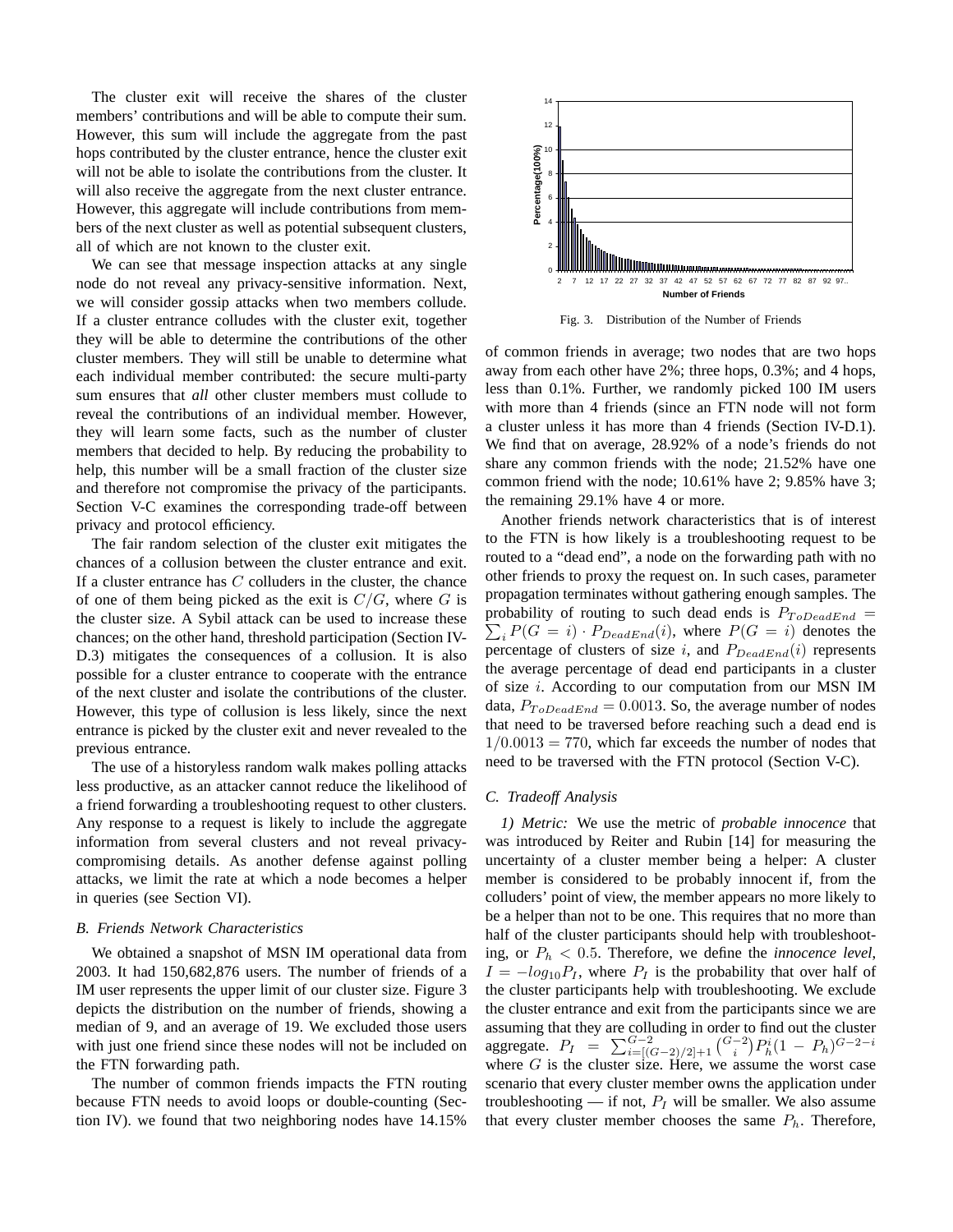

Fig. 4. The Selection of  $P_h$  for Different Cluster Sizes to Achieve Different Innocence Levels.

the higher the innocence level  $I$  is, the better the privacy is, and the smaller the  $P_I$  is. Figure 4 shows  $P_h$ 's that a member should take with various cluster sizes for achieving different innocence levels. In general,  $P_h$  takes a smaller value for a higher innocence level or a smaller cluster size.

We use the average number of clusters involved in troubleshooting,  $E(N_c)$ , as the metric for evaluating protocol efficiency, since the troubleshooting response time  $E(N_c)$ is dictated by the number of clusters a troubleshooting request traverses. (The expected number of nodes involved is approximately  $19 \cdot E(N_c)$  since a node has 19 friends on average.) We have:  $E(N_c) = \frac{N}{P_{own} \sum_i P(G=i) \cdot i \cdot P_{h,i}}$  where  $P_{own}$  is the percent of users that own the application under troubleshooting, i denotes the cluster size,  $P(G = i)$  is the percent of clusters with size i, and  $P_{h,i}$  is the probability to help according to cluster size  $i$  for a given innocence level. With the common friends' statistics from our MSN IM friends network topology (Section V-B), we estimate  $P(G = i) \cdot i$ as  $P(F = i) \cdot i \cdot (1 - P_{overlap})$ , where  $P(F = i)$  denotes the percentage of users with i friends, and  $P_{overlap}$  is the percentage of the cluster entrance's friends that have already seen the request (and hence will not join its cluster). According to overlapping friends distribution, neighboring nodes have 14.15% of common friends in average, and since neighboring cluster entrances are two hops away, one can estimate the cluster entrances are two hops away, one can estimate the upper bound of  $P_{overlap}$  as  $\sum_{l=2}^{\infty} (0.1415)^{l} = 2.33\%$ , where  $(0.1415)^{l}$  approximates the percentage of common friends between the current cluster entrance and a previous cluster entrance that is  $l$  hops away.

*2) Innocence Level Vs. Number of Clusters:* Now, we use the MSN IM friendship topology to evaluate the trade-off between privacy (I) and average number of clusters  $(E(N_c))$ involved in a troubleshooting event. We assume that  $P_{own} = 1$ (e.g., the application under troubleshooting is very popular). We impose an upper bound on the cluster size to 36 for limiting the intra-cluster communication overhead. This reduces the average number of nodes in a cluster to 14 based on our MSN IM data. Table I shows the expected number of clusters and nodes needed to obtain 10 samples (with which PeerPressure is already effective [17]) using the static IM friendship topology (Figure 3) for achieving nine different innocence levels. We also simulated our FTN routing protocol on the static MSN IM topology, configured with various innocence levels. For each innocence level, we randomly picked 100 starting nodes as the requestor, and set  $P_f = 1 - 1/N = 0.9$  for  $N = 10$  samples. We list in Table I the number of clusters and nodes involved based on our simulation. One can see that in general, the number of clusters involved in our simulation is slightly smaller than our calculations. This is because we used an upper-bound estimate of  $P_{overlap} = 2.33\%$  for our calculations, while in our simulation,  $P_{overlap}$  is different for each cluster, and is in general less than 2.33%. In reality, the number of clusters required to collect 10 samples might be larger, since not all friends are available or own the corresponding application. It is clear from the table that the higher the privacy requirement is, the longer the routing path it takes.

*3) Iterative helper selection.:* Using the iterative helper selection method described in Section IV-D.2, we can guarantee probable innocence for all the cluster participants in the face of cluster entrance and exit collusion, while achieving a higher participation rate. For example, we can set the probability to participate  $P_p$  based on the cluster size to the value corresponding to  $I = 1$  in Figure 4. The average number of helpers in a cluster will match the one when  $P_h$  is chosen similarly, and hence we expect the search to terminate after only 2.02 clusters. However, we can compare the privacy level to that with innocence level 9, as in both cases the probability that more than half of the cluster members will become helpers is negligible. (Of course, at innocence level 9, the expected number of helpers will be significantly less than half.)

The helper selection causes involves at least one extra round communication in each cluster, more if retries are necessary, which will happen with probability 10% in our example choice of  $P_p$ . Therefore, the latency of a request using the iterative method going through  $n$  clusters will be higher than if the adaptive  $P_h$  method is used by a factor of about 3.1/2 (as there are two rounds of communication in the adaptive  $P_h$  method). However, this is still lower than the latency of a request when innocence level 3 or higher is desired. Furthermore, since fewer machines are involved in the aggregate computation, there's less of a chance of encountering a malicious or compromised node. Therefore, the iterative helper selection method is useful when a high level of privacy is desired, and when the median cluster sizes are small.

*4) Threshold-Driven Helping Vs. Number of Clusters:* Now, we evaluate the path length overhead due to the use of threshold-driven helping strategy (Section IV-D.3). Based on our common friends data from the MSN IM network (Section V-B), a threshold of  $T = 1$  reduces the number of helpers from the cluster by 28.92%,  $T = 2$  by 50.44%, and  $T = 3$  by 61.05%. Figure 5 shows the trend of average number of clusters needed with these threshold values to obtain 10 samples for nine different innocence levels.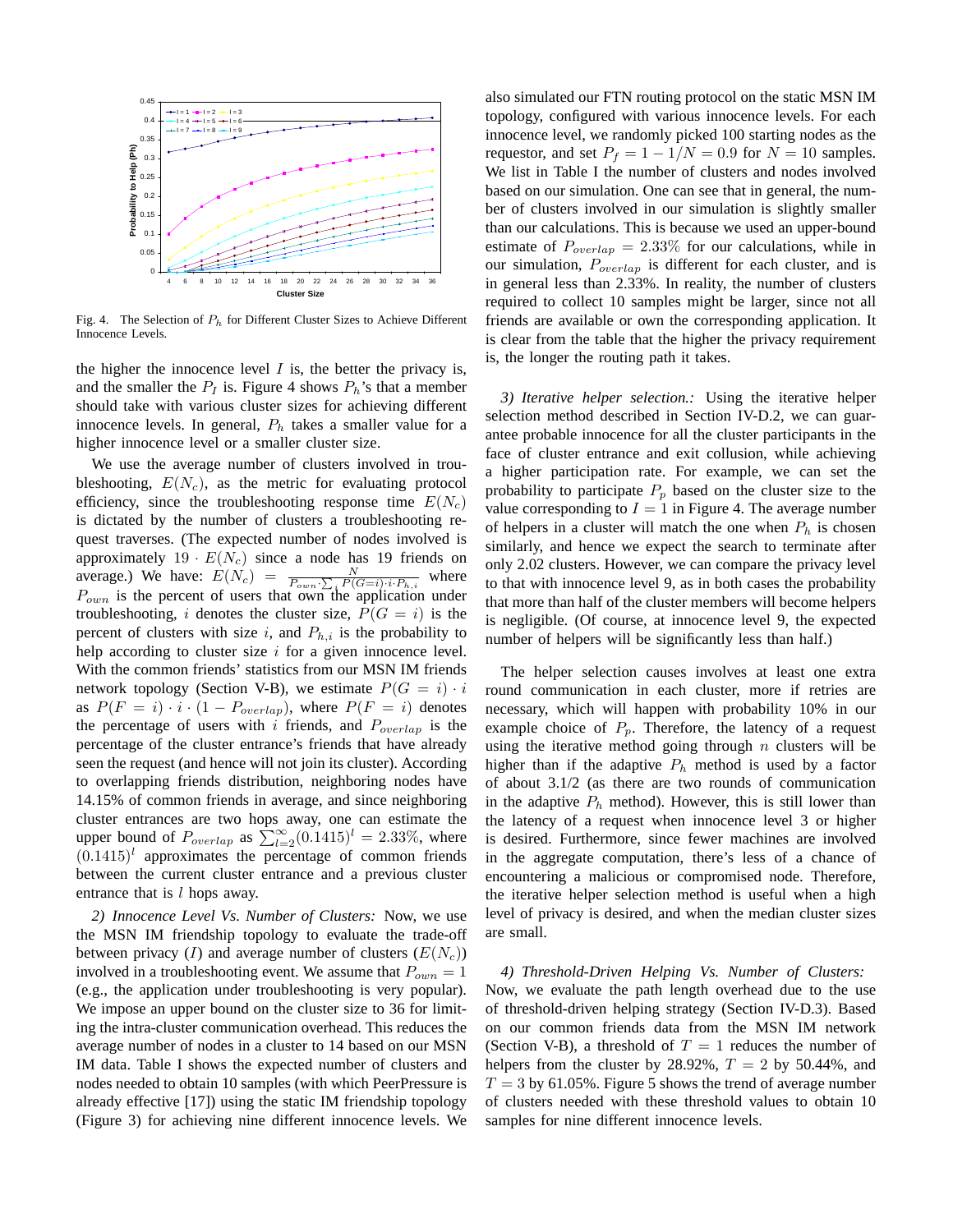| Innocence Level                    |      |      |       |       |       |      |       |        |        |
|------------------------------------|------|------|-------|-------|-------|------|-------|--------|--------|
| Expected # Clusters                | 2.02 | 2.82 | 3.67  | 4.62  | 5.68  | 6.91 |       | 9.84   | 11.65  |
| Expected # Nodes Involved          | 28   | 39.4 | 51.4  | 64.69 | 79.55 | 96.8 | 116.2 | 137.82 | 163.11 |
| Avg # Clusters in Simulation       |      |      | 3.59  | 4.55  | 5.78  | 6.75 | 8.18  | 9.49   | 11.27  |
| Avg # Nodes Involved in Simulation | 27.6 | 44.5 | 47.47 | 69.2  | 85.9  | 92.5 | 20.35 | 140.4  | 162.3  |

TABLE I AVERAGE NUMBER OF CLUSTERS AND NODES INVOLVED TO OBTAIN 10 SAMPLES



Fig. 5. The average number of clusters required to obtain 10 samples for different threshold helping strategies.



Fig. 6. Local Processing Time Vs. Number of Suspects for 20 Real-world Troubleshooting Cases.

## VI. PROTOTYPE IMPLEMENTATION AND PERFORMANCE

We have prototyped an FTN system in C#. In our implementation, aside from  $P_h$ , we also set a *help budget*, in the unit of "requests per friend per day", for FTN nodes to control the rate of configuration state exposure. In addition, a disk budget is configured by an FTN user to set aside for maintaining FTN protocol state such as previous and next hops for respective  $\text{Re}qID$ 's that have been traversing the node. The disk budget is fair-shared among the node's active troubleshooting friends. Figure 6 shows the local processing times for the 20 troubleshooting cases under study [17]. The processing time grows with the number of suspect entries.

In terms of bandwidth overhead, for the troubleshooting cases [17] we evaluated with, there is a median of 1171 suspect entries. When cardinality is unknown, the size of the value distribution field depends on the range of the small-valued



Fig. 7. The estimated average response time for enterprise users (5 Mbps available bandwidth) and home users (100 Kbps available bandwidth)

hash function. If we use six 16-valued hash function, and we reserve 1 byte for the count, the troubleshooting request message is about 100 KB. If we choose the 20 top-ranking entries as the root-cause candidates, and reserve 1024 bytes to aggregate the sum of the most popular value, the second round query message is approximately 20 KB. (Of course, the requests can be compressed to save network bandwidth.)

During the process of cluster aggregation, each participant has to transmit  $M * G$  KB information, where M KB is the troubleshooting message size. Each node on the return path only needs to transmit  $M$  KB information. The number of clusters involved on the forwarding path is  $E(N_c)$  on average. The return path has  $2E(N_c)$  nodes, since the entrance and exit nodes of each cluster on the forwarding path are both involved to propagate the reply back along the return path. Figure 7 depicts the estimated average response time for an enterprise user with 5 Mbps available bandwidth for troubleshooting, and a broadband home user with bandwidth of 100 Kbps, when cardinality is unknown, to achieve nine different innocence levels.

Also, we can estimate the timeout that a node on the forwarding path should set. The average hop length to obtain 10 samples under innocence level 6 is  $AvgHopLen = 1/(1 \overline{P}_f$ ) = 6.9, where  $\overline{P}_f$  = 0.855 is the average probability of forwarding the request from one cluster to another. The variance of the hop length is  $var = (\bar{P}_f)/((1-\bar{P}_f)^2)$ . Hence, we have  $AvgHopLen + 3 \cdot \sqrt{var} = 26$ . The cumulative probability of all hop lengths  $\geq 26$  is  $\sum_{L=45}^{\infty} \bar{P}_f^{(L-1)}(1 \overline{P}_f$ ) =  $\overline{P}_f^{44} (1 - \overline{P}_f) \sum_{L=0}^{\infty} \overline{P}_f^{2} = \overline{P}_f^{44} = 0.001$ . Therefore, we choose 26 to estimate the upper limit of the hop length, and set the timeout to be 1.6 minutes for an enterprise user with 5 Mbps bandwidth, and 67 minutes for a home user with 100 Kbps bandwidth.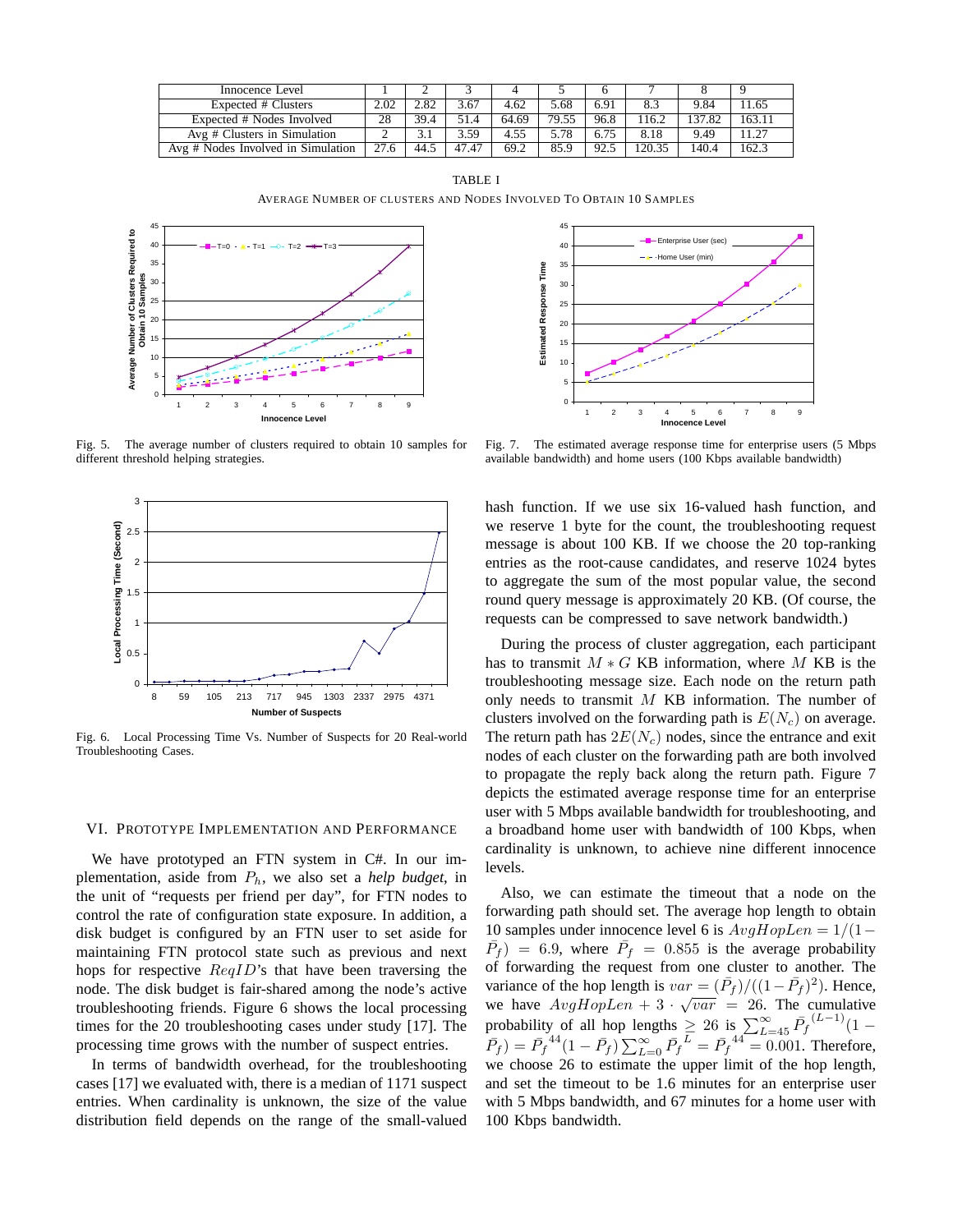#### VII. RELATED WORK

There is much related work in the area of anonymization. The random walk approach is also those used in FreeNet [5] and Crowds [14]. FreeNet is a distributed anonymous information storage and retrieval system. Crowds provides anonymous web transactions. Other anonymization system are based on Chaum's *mixes* [4], which serve as proxies to provide sender-receiver unlinkability through traffic mixing. Onion routing [10] extends the mixes with layers of onion-style preencryptions. Tarzan [7] implements the mix idea using a peerto-peer overlay and provides sender anonymity and robustness to the mix entry point.

All of the above anonymization techniques address point-topoint communications. However, our protocol in FTN involves one-to-many communication, in the form of broadcasting a troubleshooting request to peers. This broadcast should be limited according to the friend relationships, which is more naturally implemented using a peer-to-peer overlay. Further, as discussed in Section III, our recursive trust model requires that the configuration data be transmitted between friends. Fully anonymous configuration data arriving over a mix network could not be trusted to be authentic, as only friends can be trusted not to contribue false and potentially harmful information about their configurations.

Canny [3] proposed a collaborative filtering algorithm to allow a community of users to compute a public aggregate of their data without exposing individual users' data. In his scheme, homomorphic encryption[2] is used to anonymously aggregate encrypted user data and the decryption key is not held by any single person but instead secret-shared among all the clients. The FTN targets a highly dynamic friends community where users join and leave all the time. The key share generation process would incur a high cost since new shares would have to be generated every time a user joins. Furthermore, the collaborative filtering algorithm is designed for a known, fixed set of items, while the set of values for configuration entries relevant to troubleshooting requests is not known ahead of time.

Similarly, the well known secure multiparty sum protocol enables aggregation without revealing individual private contributions; however, this protocol only supports aggregations of fixed-length vectors. We use the secure sum protocol as a building block, but we extend it to support counting the number of distinct values in a set, as well revealing the most popular value, while keeping the individual contributions private. We also make sure to send the results of the aggregate to a single node, different than the cluster entrance, such that collusion between at least two nodes is required to find out the cluster-wide sum.

Another technique for privacy-preserving data aggregation is to introduce random perturbations [1] at each input. The idea is that these perturbations would not significantly affect the aggregate, while hiding individual contributions. However, this is only true when a large number of samples are collected; with only 10 samples needed for PeerPressure, the random

noise would significantly impact ranking accuracy. Increasing the number of samples for effective noise filtering would unacceptably increase the overhead of troubleshooting requests.

Our problem of privacy-preserving parameter aggregation shares much similarity to the problem of secure and privacypreserving voting [8], [2] with three distinctions. First, voting requires voters to be authenticated by a centralized authority, such as the government. Second, our protocol has an additional requirement of participation privacy; otherwise, the privacy of the application ownership is compromised. Lastly, most voting scenarios involve a fixed, limited number of voting chances, while our troubleshooting problem does not.

The authors of SIA[13] presented a set of techniques for secure information aggregation in sensor networks with the presence of malicious sensors and aggregators. The integrity of information aggregation is achieved essentially through authentication which is identity-revealing. In FTN, we cannot do the same because of the privacy concerns.

## VIII. CONCLUSIONS

In this paper, we have presented the design, implementation, and the evaluation of the *Friends Troubleshooting Network*, a peer-to-peer overlay network that aggregates privacy-sensitive configuration data from peers to carry out PeerPressure-based misconfiguration root-cause diagnosis. The links between FTN nodes reflect the friendship of their owners. The FTN manifests *recursive trust* rather than transitive trust. In FTN, we use a *historyless* and *futureless* random walk for integrated search and cluster-based parameter aggregation to achieve privacy. We further introduce a cluster-based secure aggregation protocol to find the cardinality and mode of a collection of values while preserving the privacy of individual contributions. Many of our design decisions are guided by a real-world friends network topology obtained from the MSN IM network. FTN poses interesting tradeoffs between privacy and protocol efficiency which we have analyzed in detail with the realworld friends network data. The performance of our current prototype allows enterprise users to diagnose misconfigurations in a minute with a high privacy guarantee. We believe our techniques can be applied to other application scenarios that require privacy-preserving information aggregation.

#### IX. ACKNOWLEDGMENTS

Luis von Ahn, Josh Benaloh, David Brumley, John Dunagan, Yih-Chun Hu, David Jao, and Dan Simon have given us invaluable discussions and critiques on the technical content, as well as the presentation of this paper. We are grateful for their help. We also thank the anonymous reviewers for their insightful comments and suggestions.

#### **REFERENCES**

- [1] Rakesh Agrawal and Ramakrishnan Srikant. Privacy Perserving Data Mining. In *Proceedings of SIGMOD*, 2000.
- [2] Benaloh. *Verifiable Secret-Ballot Elections*. PhD thesis, Yale University, Sept. 1987.
- [3] John Canny. Collaborative Filtering with Privacy. In *IEEE Security and Privacy*, 2002.
- [4] D. L. Chaum. Untraceable Electronic Mail, Return Addresses and Digital Pseudonyms. In *CACM*, 1981.